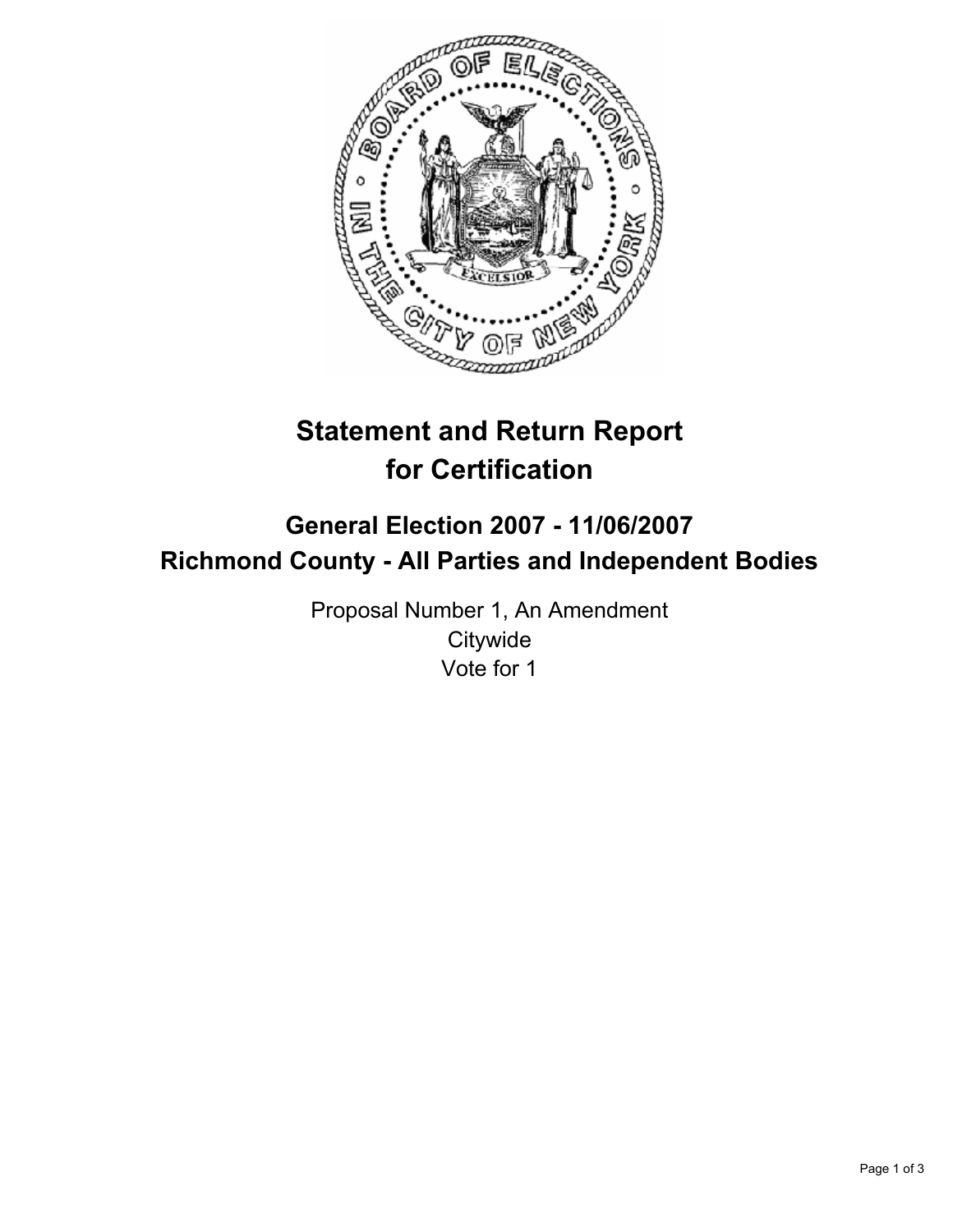

## **Assembly District 60**

| PUBLIC COUNTER       | 5,246 |
|----------------------|-------|
| <b>EMERGENCY</b>     | 0     |
| ABSENTEE/MILITARY    | 352   |
| AFFIDAVIT            | 36    |
| <b>Total Ballots</b> | 5,634 |
| <b>YES</b>           | 2,050 |
| <b>NO</b>            | 647   |
| <b>Total Votes</b>   | 2,697 |
| Unrecorded           | 2,937 |

# **Assembly District 61**

| PUBLIC COUNTER       | 8,403 |
|----------------------|-------|
| <b>EMERGENCY</b>     | 0     |
| ABSENTEE/MILITARY    | 395   |
| AFFIDAVIT            | 94    |
| <b>Total Ballots</b> | 8,892 |
| <b>YES</b>           | 3,465 |
| <b>NO</b>            | 941   |
| <b>Total Votes</b>   | 4,406 |
| Unrecorded           | 4,486 |

#### **Assembly District 62**

| PUBLIC COUNTER       | 8,021 |
|----------------------|-------|
| <b>EMERGENCY</b>     |       |
| ABSENTEE/MILITARY    | 446   |
| <b>AFFIDAVIT</b>     | 49    |
| <b>Total Ballots</b> | 8,519 |
| <b>YES</b>           | 3,317 |
| <b>NO</b>            | 1,035 |
| <b>Total Votes</b>   | 4,352 |
| Unrecorded           | 4,167 |

#### **Assembly District 63**

| PUBLIC COUNTER       | 6,699 |
|----------------------|-------|
| <b>EMERGENCY</b>     | 0     |
| ABSENTEE/MILITARY    | 413   |
| AFFIDAVIT            | 52    |
| <b>Total Ballots</b> | 7,164 |
| <b>YES</b>           | 2,805 |
| <b>NO</b>            | 861   |
| <b>Total Votes</b>   | 3,666 |
| Unrecorded           | 3,498 |